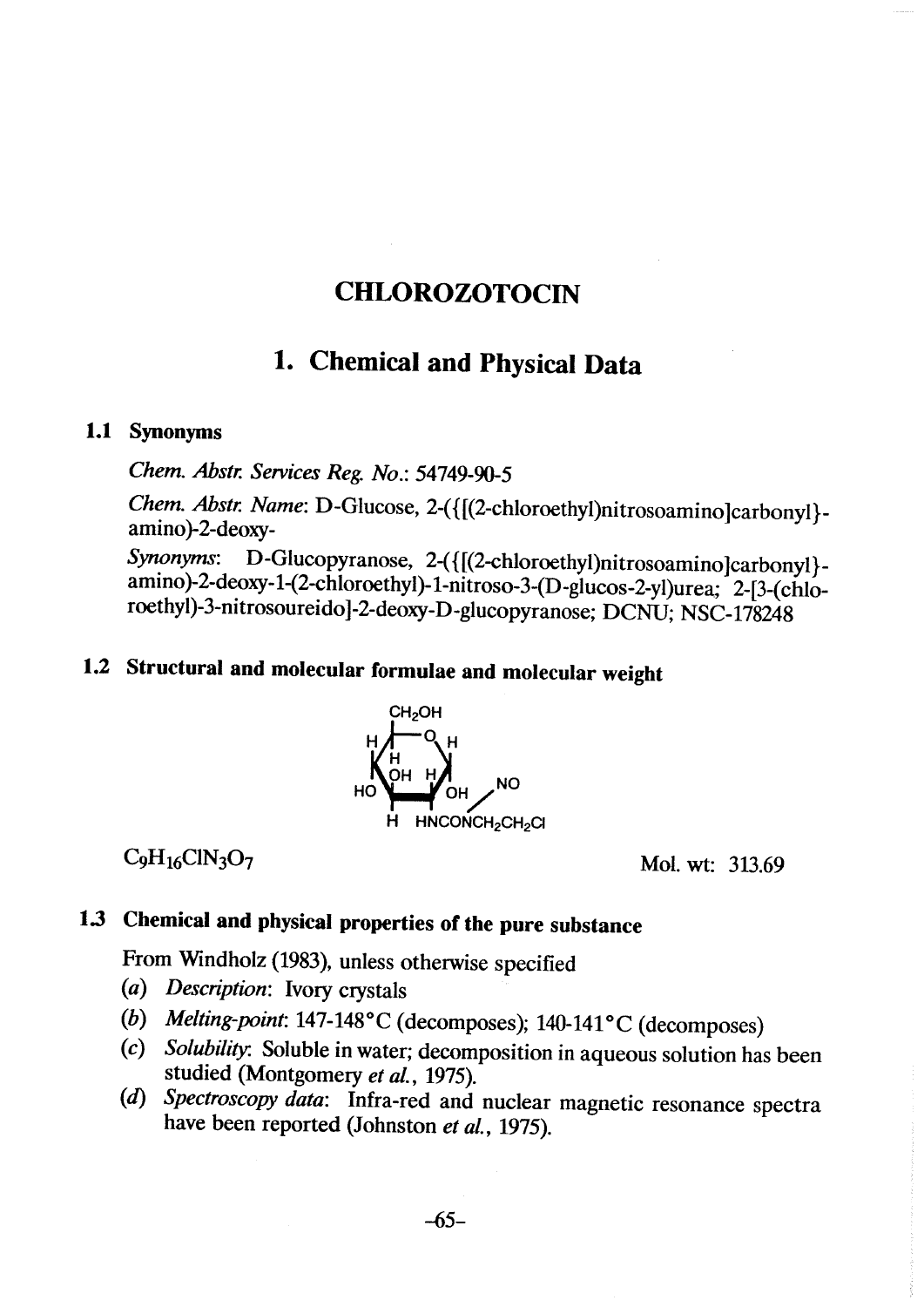- (e) Stability: Stable  $\left( \langle 5\% \rangle \right)$  decomposition by ultraviolet spectroscopy) in solution at room temperature (22-25°C) for 3 h and at  $2-8$ °C for 24 h; powder is stable for 24 months under refrigeration
- (f) Partition coefficient:  $P_c = 3$  (octanol:water) (Johnston et al., 1975)

## 1.4 Technical products and impurities

#### Trade name: Dome

Chlorozotocin is available as a lyophilized powder in vials containing 50 mg of the compound with 48 mg citric acid and sodium hydroxide to adjust the pH (National Cancer Institute, 1988).

# 2. Production, Occurrence, Use and Analysis

### 2.1 Production and occurrence

Chlorozotocin is synthesized by nitrosation of the urea derivative prepared from D-glucosamine and 2-chloroethylisocyanate (Johnston *et al.*, 1975). It is reported to be produced in the USA.

Chlorozotocin is not known to occur naturally.

#### 2.2 Use

Chlorozotocin is a cytostatic agent. It can be used in the treatment of cancers of the stomach, large bowel, pancreas and lung, melanoma and multiple myeloma. It has been given intravenously, at doses of 100-225 mg/m<sup>2</sup> (Samson et al., 1982; Smith et al., 1982; Bukowski et al., 1983; Haas et al., 1983; Forman et al., 1984; Gastrointestinal Tumor Study Group, 1985). No indication for its use was given by Reynolds (1989).

#### 2.3 Analysis

A colorimetric method for the analysis of chlorozotocin in plasma has been reported (Hoth et al., 1978; Kovach et al., 1979).

# 3. Biological Data Relevant to the Evaluation of **Carcinogenic Risk to Humans**

### 3.1 Carcinogenicity studies in animaIs

## (a) lntraperitoneal administration

 $\Delta \phi = 0.002$ 

Rat: Groups of 20 male and 20 female Sprague-Dawley rats, 100 days old, were given intraperitoneal injections of chlorozotocin (synthesized according to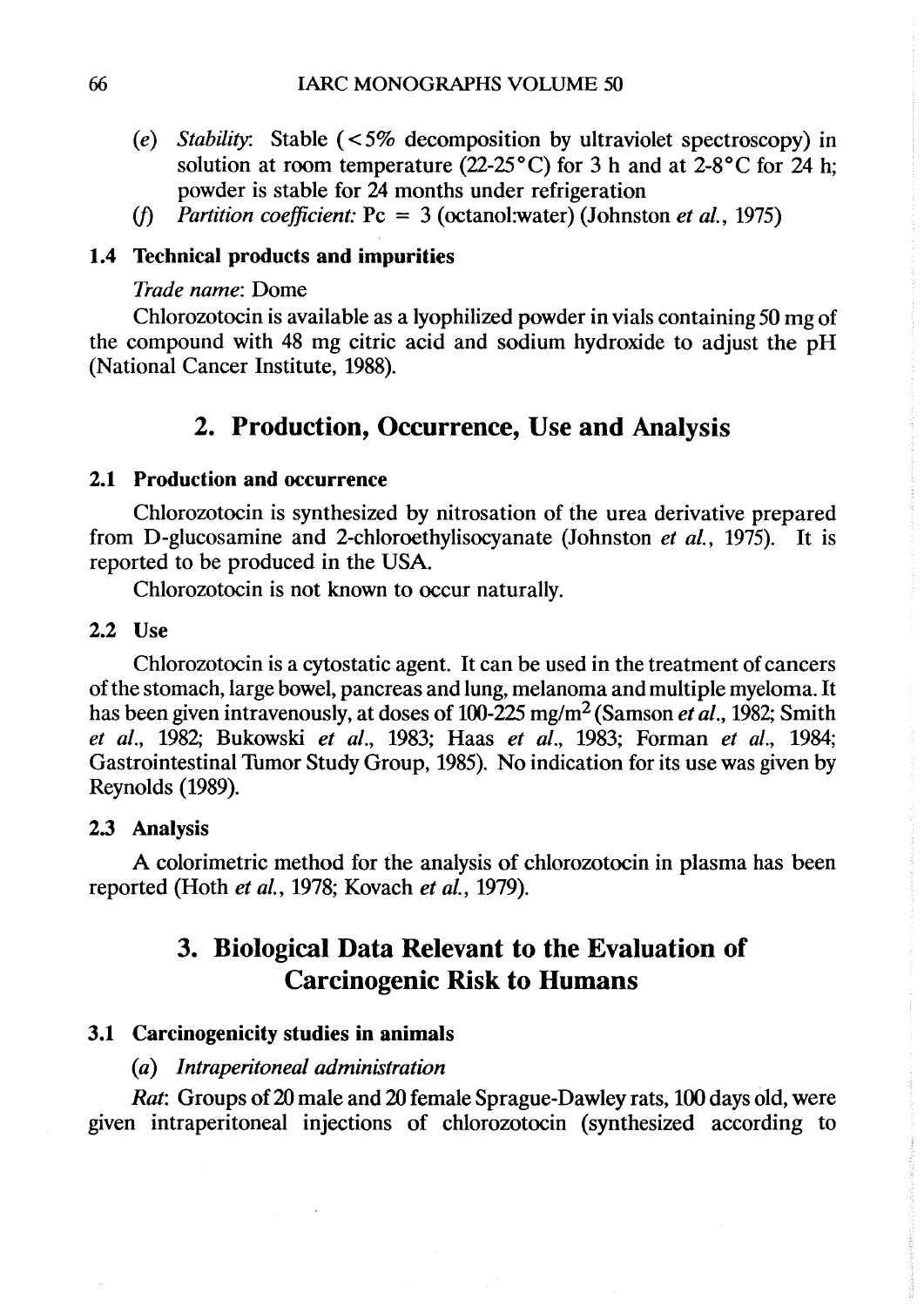standard methods) at 0.4 or 2.0 mg/kg bw once a week for up to 800 days. Control groups of 20 rats of each sex received injections of Cremophor EL: ethanol:saline in a ratio of 1: 1:2 volume parts. The median survival times in days were as follows: control males, 724; low-dose males, 463; high-dose males, 307; control females, 750; low-dose females, 694; high-dose females, 346. Sarcomas and mesotheliomas of the peritoneal cavity occurred in 13/20 [ $p < 0.001$ ] and 14/20 [ $p < 0.001$ , Fisher's exact test] high- and low-dose males, respectively, compared to  $\ddot{0}$ /20 controls, and in 16/20  $[p \le 0.001]$  and 10/20  $[p = 0.002]$ , Fisher's exact test) high- and low-dose females, respectively, compared to 1/20 controls (Habs et al., 1979).

# (b) lntravenous administration

Rat: Groups of 30 male Wistar rats (age unspecified) were given intravenous injections of chlorozotocin at 9.5, 19 or 38 mg/m<sup>2</sup> every six weeks for 10 applications. A group of 120 controls received Cremophor EL:ethanol:water in a ratio of 1.5:1.5:20 volume parts. The median survival times in days were as follows: high dose, 474; median dose, 590; low dose, 583; controls, 621. AnimaIs were observed for life. Malignant tumours of the nervous system, lung and forestomach were found in 4, 5 and  $\overline{4\%}$  of treated animals compared to 1, 0 and 1% of controls, respectively (Eisenbrand & Habs, 1980; Eisenbrand et al., 1981; Zeller et al., 1982). (The Working Group noted the poor survival and limited reporting.)

## 3.2 Other relevant data

# (a) Experimental systems

The toxicity of chlorozotocin has been reviewed (Schein et al., 1976; Macdonald et al., 1980; Wang et al., 1981; Eisenbrand, 1984; Eisenbrand et al., 1986; Johnston & Montgomery, 1986).

# (i) Absorption, distribution, exretion and metabolism

No data were available to the Working Group.

## (ii) Toxic effects

The LD<sub>50</sub> of chlorozotocin within 60 days in Sprague-Dawley rats was 27.2 mg/kg bw after intraperitoneal injection and 22.5 mg/kg bw after intravenous injection (Fiebig et al., 1980).

In one study of acute toxicity, the  $LD_{50}$  after intravenous injection in  $BDF_1$ mice was 24.9 mg/kg bw for males and 30.3 mg/kg bw for females. In animals of each sex, tubular necrosis of the kidney and cast formation were observed, as well as splenic lymphoid atrophy. ln the same study, a dose of 6 mg/kg bw was lethal to beagle dogs after five days, and 3 mg/kg bw after 19 days. Renal dysfunction with tubular necrosis also occurred in these animals. Elevated serum levels of alanine aminotransferase and alkaline phosphatase were observed in dogs injected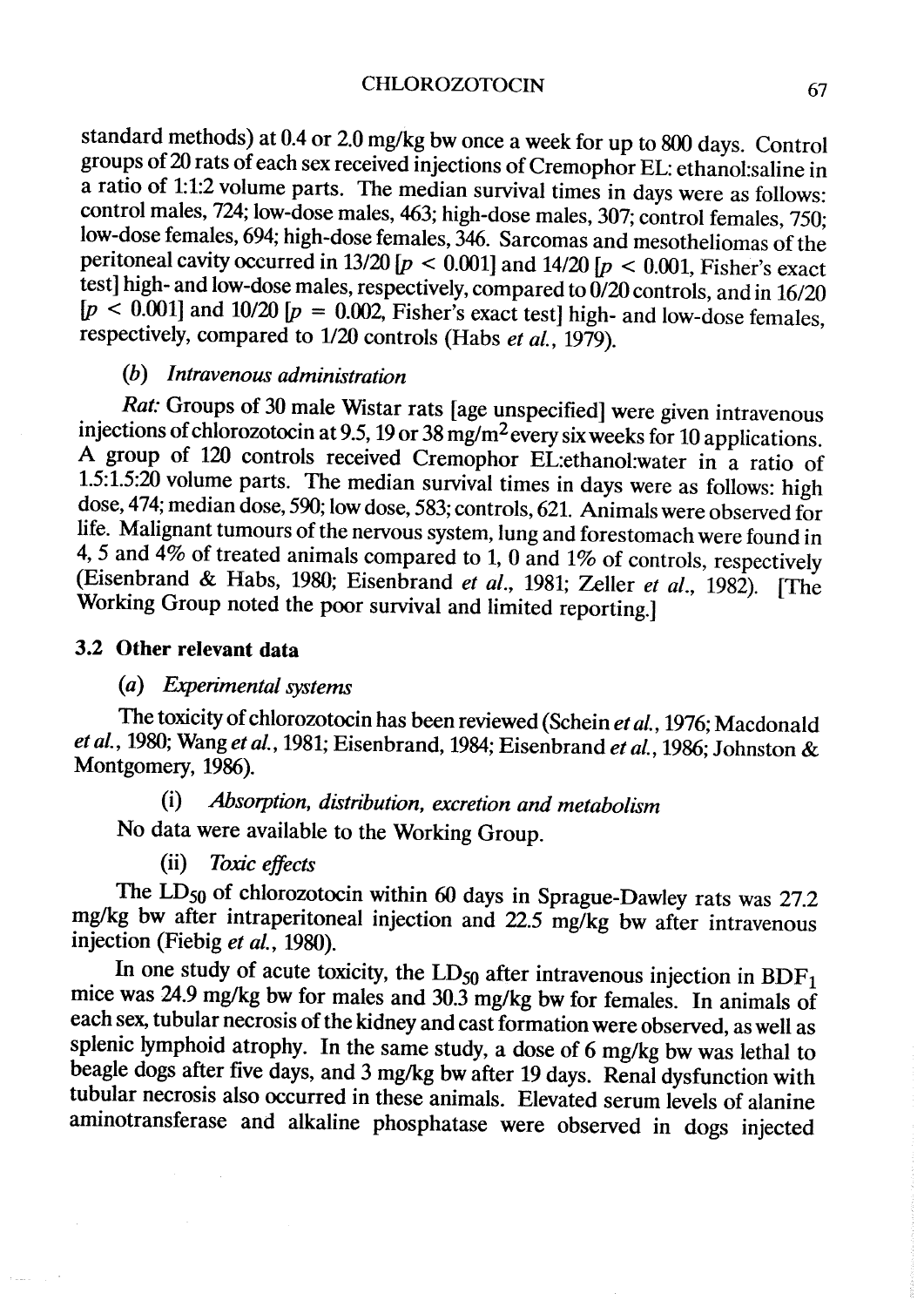repeatedly with chlorozotocin. Nephrotoxicity was also seen in rhesus monkeys given 40 mg/kg intravenously (Gralla et al., 1979).

In Fischer rats, a lethal subcutaneous injection of chlorozotocin at 40 mg/kg bw caused renal necrosis in the cortex and, subsequently, necrosis of papillary collecting ducts. At sublethal doses, hyprtrophy and karyomegaly were observed in collecting duct cells (Kramer *et al.*, 1986). In Fischer rats given a subcutaneous injection of chlorozotocin at 25 or 40 mg/kg bw, no necrosis was observed in papilary collecting ducts, although karyomegaly was observed (Dees & Kramer, 1986).

Central nervous system vascular necrosis was observed in beagle dogs treated with chlorozotocin at 1.5-2.0 mg/kg bw once a week for two weeks or with a single intraventricular dose of 10 mg/kg bw (Levin et al., 1985).

Chlorozotocin affects cell cycle progression in Chinese hamster CHO cells. Non-cycling G 1-arrested cells were the most sensitive; traverse from G 1 to S was not affected, and chlorozotocin doubled the time for completion of DNA synthesis. Small quantities of polyploid cells were produced (Tobey et al., 1975). Chlorozotocin at a concentration of  $200 \mu M$  induced differentiation and inhibited cell growth of mouse neuroblastoma N-18 cells (Yoda et al., 1982). DNA synthesis in L1210 leukaemia cells was almost completely inhibited (96%) within 24 h of an intraperitoneal administration to  $BD2F_1$  mice (Anderson et al., 1975). In vitro, DNA synthesis in L1210 leukaemia cells was inhibited by 68% (Fox et al., 1977).

Single intraperitoneal injections of chlorozotocin at 15 mg/kg bw (maximal nonlethal dose) to  $BDF<sub>1</sub>$  mice slightly decreased peripheral white blood cell counts (Schein et al., 1976). Similar observations were made in CD2F<sub>1</sub> mice (Fox et al., 1977; Macdonald et al., 1980). Intraperitoneal injections of chlorozotocin at 20 mg/kg bw to mice reduced peripheral lymphocyte counts by 50% in three days. Spleen weights were decreased by about 40%, and the response to mitogens was markedly reduced (Fisher et al., 1980).

ln another study in mice, chlorozotocin was shown to have immunomodulating activity. The IgM plaque-forming cell response was suppressed when the drug was injected four days before immunization; furthermore, hypersensitivity to oxazolone treatment was increased by about 30% when animaIs were injected intraperitoneally with chlorozotocin four days before sensitization. Treatment with chlorozotocin in vivo inhibited the proliferative response of spleen cells to mitogens and stimulated the chemiluminescence of peritoneal macrophages (Florentin et al., 1983).

Chlorozotocin exerts its toxic and other adverse effects through the formation of mono- and bifunctional alkylating agents. It also carbamoylates proteins via an isocyanate intermediate formed upon decomposition (Eisenbrand, 1984).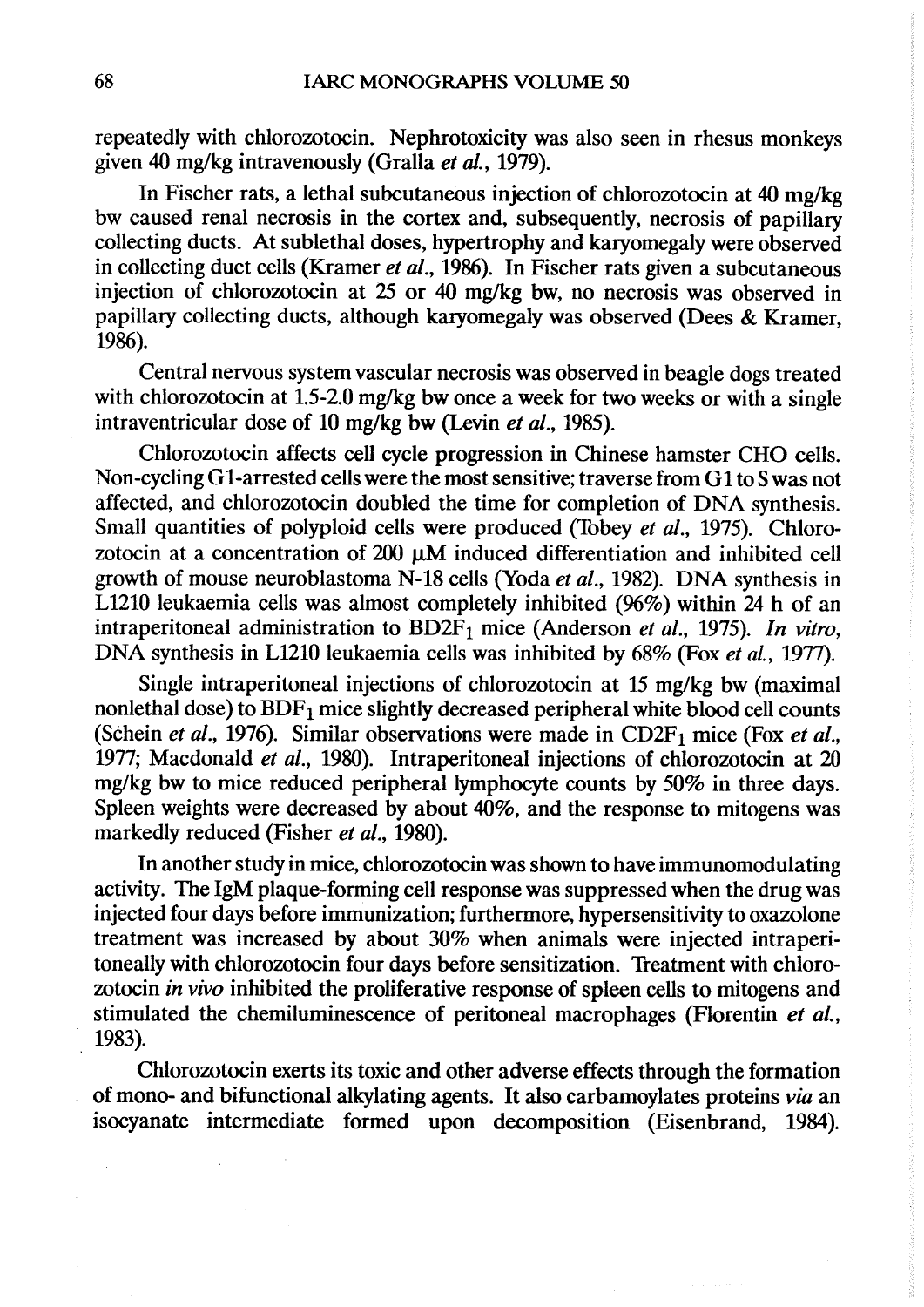Alkylation of nuclear chromatin in HeLa cells has been observed, and there was preferential alkylation of DNA associated with the nucleosome core particle (Tew et al., 1978).

# (iii) Effects on reproduction and prenatal toxicity No data were available to the Working Group.

# (iv) Genetic and related effects

Chlorozotocin induced base-pair substitutions but not frameshift mutations in Salmonella tyhimurium in the presence and absence of an exogenous metabolic system (Zimmer & Bhuyan, 1976; Franza et al., 1980; Suling et al., 1983). It induced mitotic gene conversion in Saccharomyces cerevisiae (Siebert & Eisenbrand, 1977) and sex-linked recessive mutations in *Drosophila melanogaster* (Kortselius, 1978).

Chlorozotocin alkylated DNA in mouse leukaemia L1210 cells (Panasci et al., 1979; Ahlgren et al., 1982). It induced DNA strand breaks in L1210 cells (Ewig  $\&$ Kohn, 1977; Alexander et al., 1986) and in V79 Chinese hamster cells (Erickson et al., 1978), and interstrand cross-links in DNA of mouse leukaemia L1210 cells (Ewig  $\&$ Kohn, 1977) and of human embryo cells (Erickson et al., 1980). It induced mutation at the *hprt* locus in V79 Chinese hamster cells (Bradley *et al.*, 1980) and sister chromatid exchange in mouse leukaemia L1210 cells (Siddiqui et al., 1988) and in 9L rat brain tumour cells (Tofilon et al., 1983).

Chlorozotocin at a single intraperitoneal dose of  $100 \mu$ mol/kg induced DNA strand breaks and interstrand cross-links in bone-marrow cells of Wistar rats treated in vivo (Bedford & Eisenbrand, 1984).

## (h) Humans

## (i) Pharmacokinetics

After an intravenous dose of chlorozotocin at 120 mg/m<sup>2</sup>, the disappearance curve of the N-nitroso group from the circulation exhibited three successive exponential phases, with half-times of 3-4.5 min, 6-12 min and 18-30 min. Twenty-four hours after administration of either ethyl- or glucose-Iabelled chlorozotocin, 82-84% of the blood-borne radioactivitywas bound to protein; after seven days,  $2\%$  of the peak radioactivity value was detected in the blood. By 48 h, 50% of the radioactivity from [ethyl-<sup>14</sup>C]chlorozotocin and 58% of that from (glucose-14c)chlorozotocin was excreted in the urine; only 5-8% was excreted as the intact drug (Hoth et al., 1978).

# (ii) Adverse effects

Thrombocytopenia, leukopenia, elevated aminotransferase activity, nausea and vomiting were seen in patients after intravenous administration of chlorozotocin, generally at doses of 120 mg/m<sup>2</sup> or higher (Hoth et al., 1978;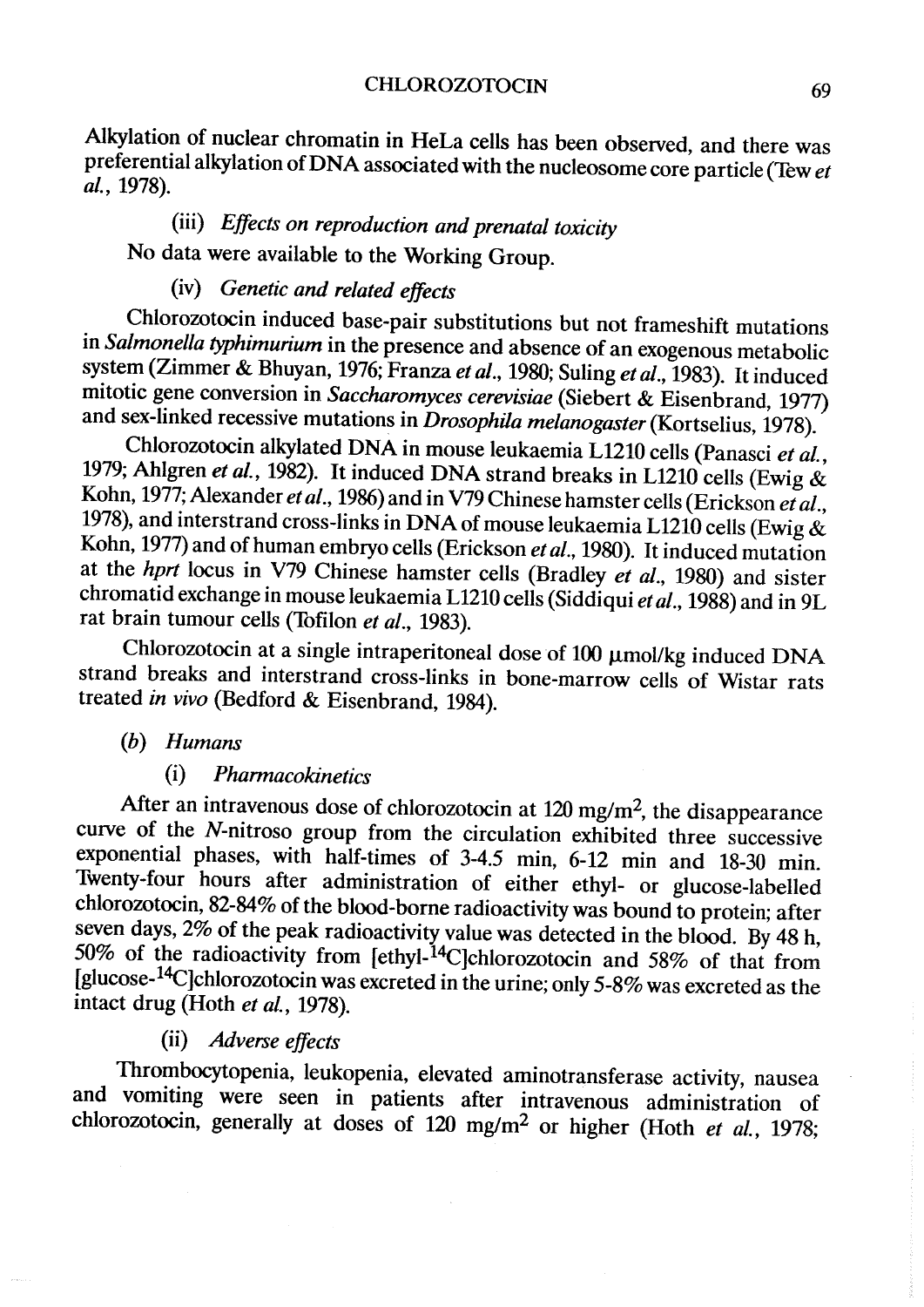Bukowski et al., 1983; Haas et al., 1983; Forman et al., 1984; Schutt et al., 1984; Gastrointestinal Tumor Study Group, 1985).

(ii) Effects on reproduction and prenatal toxicity No data were available to the Working Group.

(iv) Genetic and related effects

No data were available to the Working Group.

#### 3.3 Case reports and epidemiological studies of carcinogenicity to humans

No data were available to the Working Group.

# 4. Summary or Data Reported and Evaluation

#### 4.1 Exposure data

Chlorozotocin has been used as a cytostatic drug for the treatment of cancers at a variety of sites.

#### 4.2 Experimental carcinogenicity data

Chlorozotocin was tested for carcinogenicity in single experiments in rats by intraperitoneal and intravenous injection. Intraperitoneal administration induced a high incidence of sarcomas and mesotheliomas in the peritoneal cavity in rats of each sex. The study by intravenous administration was inadequate for evaluation.

#### 4.3 Human carcinogenicity data

No data were available to the Working Group.

### 4.4 Other relevant data

Chlorozotocin alkylates DNA and protein and causes DNA interstrand cross-links. ln humans, it induces leukopenia and thrombocytopenia; in animaIs, it suppresses the bone marrow and affects immune response.

It is hepatotoxic in both humans and experimental animals.

Chlorozotocin induced DNA damage in bone-marrow cells of rats in vivo. It induced DNA damage in human, mouse and Chinese hamster cells in vitro, sister chromatid exchange in mouse and rat cells and gene mutation inChinese hamster cells. It induced sex-linked recessive lethal mutations in Drosophila and gene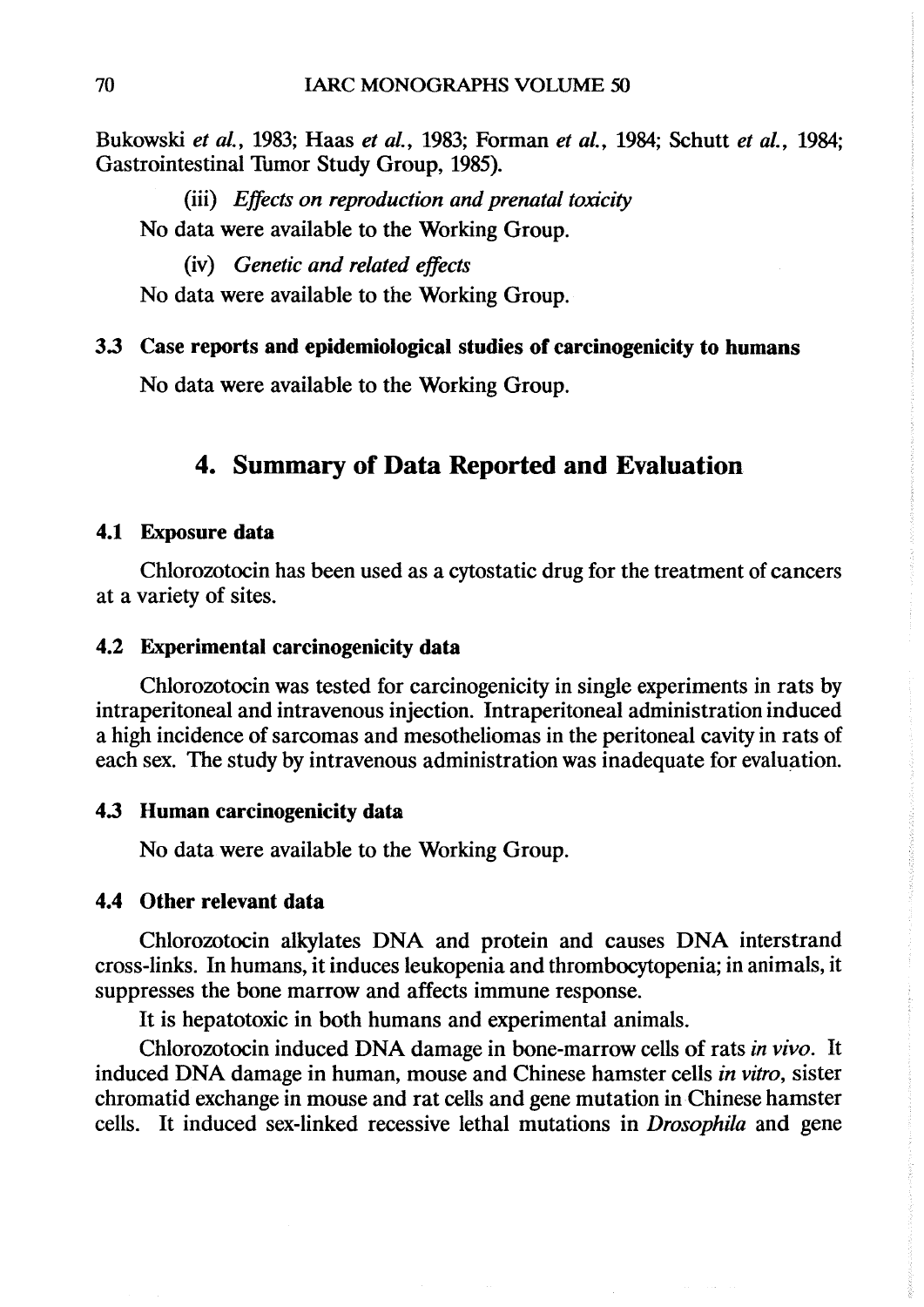### CHLOROZOTOCIN 71

conversion in Saccharomyces cerevisiae. Chlorozotocin induced mutations in Salmonella typhimurium. (See Appendix 1.)

### 4.5 Evaluation $1$

There is sufficient evidence for the carcinogenicity of chlorozotocin in experimental animaIs.

No data were available from studies in humans on the carcinogenicity of chlorozotocin.

ln making the overall evaluation, the Working Group also took note of the following information. Chlorozotocin is an alkylating agent and is structurally related to other chloroethyl nitrosoureas, one of which, 1-(2-chloroethyl)-3- ( 4-methylcyclohexyl)- 1 -nitrosourea (methyl-CCNU), is carcinogenic to humans (Group 1) and two ofwhich, bischloroethyl nitrosourea (BCNU) and 1-(2-chloroethyl)-3-cyclohexyl-1-nitrosourea (CCNU), are probably carcinogenic to humans (Group 2A) (IAC, 1987). Chlorozotocin has given consistently positive results in a broad spectrum of assays for genetic and related effects, including those involving mammalian cells.

### Overall evaluation

Chlorozotocin is probably carcinogenic to humans (Group 2A.

## 5. References

- Ahlgren, J.D., Green, D.C., Tew, K.D. & Schein, ES. (1982) Repair of DNA alkylation induced in L1210 leukemia and murine bone marrow by three chloroethylnitrosoureas. Cancer Res., 42, 2605-2608
- Alexander, J.A., Bowdon, B.J. & Wheeler, G.P. (1986) DNAdamage in cultured L1210 cells by 2-haloethyl esters of (methylsulfonyl)methanesulfonic acid. Cancer Res., 46, 6024-6028
- Anderson, T., McMenamin, M.G. & Schein, P.S. (1975) Chlorozotocin 2-(3-(2-chloroethyl)-3-nitrosoureido )-D-glucopyranose, an antitumor agent with modified bone marrow toxicity. Cancer Res., 35, 761-765
- Bedford, P. & Eisenbrand, G. (1984) DNA damage and repair in the bone marrow of rats treated with four chloroethylnitrosoureas. Cancer Res., 44, 514-418
- Bradley, M.O., Sharkey, N.A., Kohn, K.W & Layard, M.W. (1980) Mutagenicity and cytotoxicity of various nitrosoureas in V-79 Chinese hamster cells. Cancer Res., 40, 2719-2725

<sup>&</sup>lt;sup>1</sup>For description of the italicized terms, see Preamble, pp. 26-29.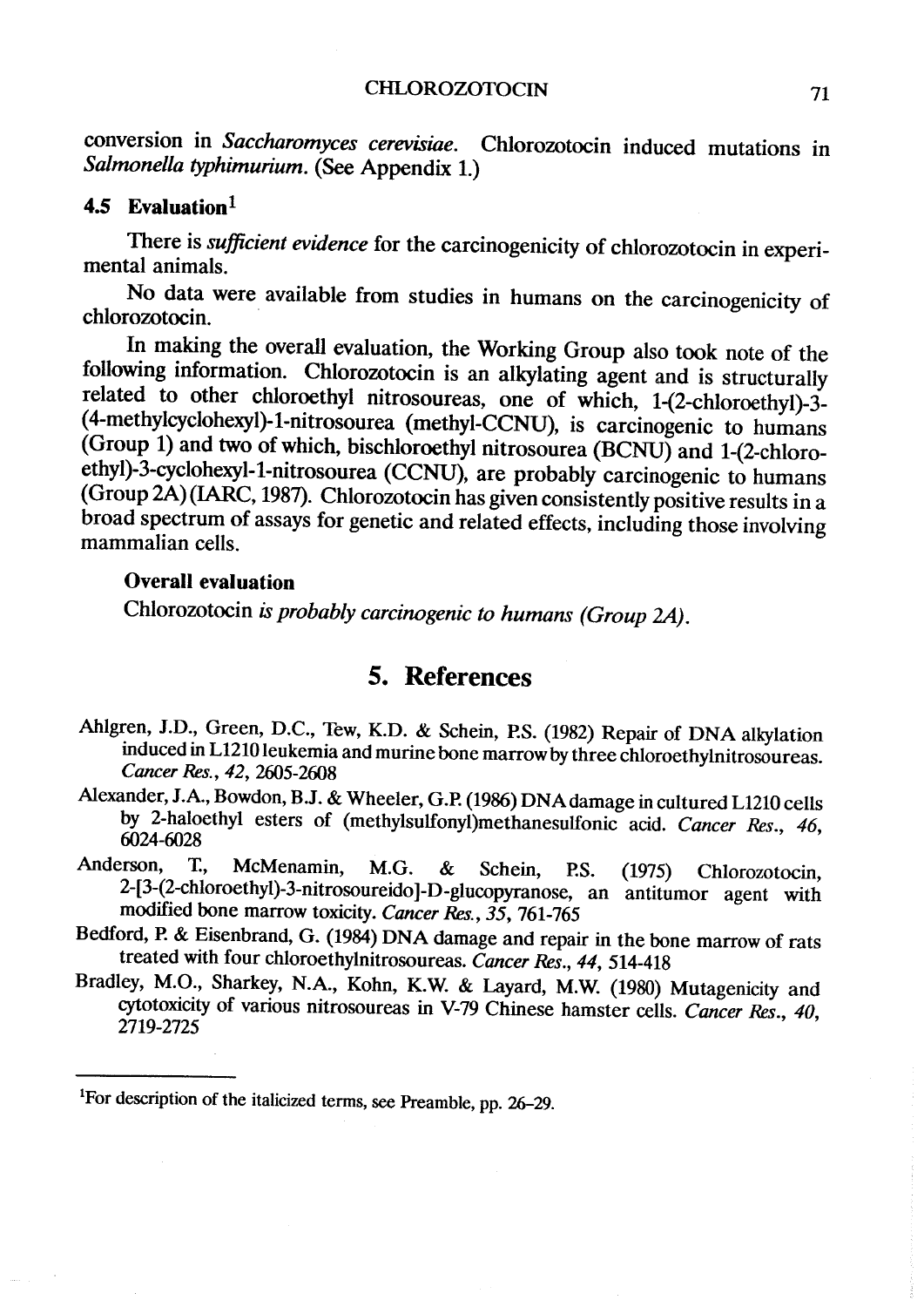- Bukowski, R.M., McCracken, J.D., Balcerzk, S.R & Fabian, C.J. (1983) Phase II study of chlorozotocin in islet cell carcinoma. A Southwest Oncology Group study. Caner Chemother. Pharmacol., 11, 48-50
- Dees, J.H. & Kramer, R.A. (1986) Sequential morphologie analysis of the nephrotoxicity produced in rats by single doses of chlorozotocin. Toxicol. Pathol., 14, 213-231
- Eisenbrand, G. (1984) Anticancer nitrosoureas: investigations on antineoplastic, toxic and neoplastic activities. In: O'Neill, I.K., von Borstel, R.C., Miller, C.T., Long, J. & Batsch, H., eds, N-Nitroso Compounds: Occurrence, Biological Effects and Relevance to Human Cancer (IARC Scientific Publications No. 57) Lyon, IARC, pp. 695-708
- Eisenbrand, G. & Habs, M. (1980) Chronic toxicity and carcinogenicity of cyostatie N-nitroso(2-chloroethyl)ureas after repeated intravenous application to rats. In: Holmstedt, B., Lauwerys, R., Mercier, M. & Roberfroid, M., eds, Mechanisms of Toxicity and Hazard Evaluation, Amsterdam, Elsevier, pp. 273-278
- Eisenbrand, G., Habs, M., Zeller, W.J., Fiebig, H., Berger, M., Zelensy, O. & Schmahl, D. (1981) New nitrosoureas-therapeutic and long-term toxic effect of selected compounds in companson to established drugs. In: Serrous, B., Schein, RS. & Imbach, J.L., eds, Nitrosoureas in Cancer Treatment (INSERM Symposium No. 19), Amsterdam, Elsevier, pp. 175-190
- Eisenbrand, G., Müller, N., Schreiber, J., Stahl, W., Sterzel, W., Berger, M.R., Zeller, W.J. & Fiebig, H. (1986) Drug design: nitrosoureas. In: Schmähl, D. & Kaldor, J.M., eds, Carcinogenicity of Alkylating Cytostatic Drugs (lARC Scientific Publications No. 78), Lyon, IARC, pp. 281-292
- Enckson, L.C., Bradley, M.O. & Kohn, K.W. (1978) Measurements of DNA damage in Chinese hamster cells treated with equitoxic and equimutagenic doses of nitrosoureas. Cancer Res., 38, 3379-3384
- Enckson, L.C., Bradley, M.O., Ducore, J.M., Ewig, R.A.G. & Kohn, K.W. (1980) DNA crosslinkig and cyotoxicity in normal and transformed human cells treated with antitumor nitrosoureas. Proc. natl Acad. Sci. USA, 77, 467-471
- Ewig, R.A.G. & Kohn, K.W. (1977) DNA damage and repair in mouse leukemia L1210 cells treated with nitrogen mustard, 1,3-bis(2-chloroethyl)-1-nitrosourea, and other nitrosoureas. Cancer Res., 37, 2114-2122
- Fiebig, H.H., Eisenbrand, G., Zeller, W.J. & Zentgraf, R. (1980) Anticancer activity of new nitrosoureas against Walker carcinosarcoma 256 and DMBA-induced mammaiy cancer of the rat. Oncology, 37, 177-183
- Fisher, R.I., Mandell, G.L., Bostick, F., McMenamin, M.G. & Anderson, 'f (1980) Chlorozotocin, an anti-tumour agent lacking bone marrow toxicity at therapeutic doses: effects on lymphocyte subpopulations in mice. Clin. exp. Immunol., 39, 416-425
- Florentin, 1., Hayat, M., Kiger, N. & Mathé, G. (1983) Comparative analysis of the immunopharmacological properties of three new nitrosourea analogues: RPCNU, RFCNU and chlorozotocin. Int. J. Immunopharmacol., 5, 201-210
- Forman, W.B., Cohen, H.J., Bartolucci, A.A. & Manning, G. (1984) Phase II evaluation of chlorozotocin in refractory multiple myeloma. Cancer Treat. Rep., 68, 1409-1410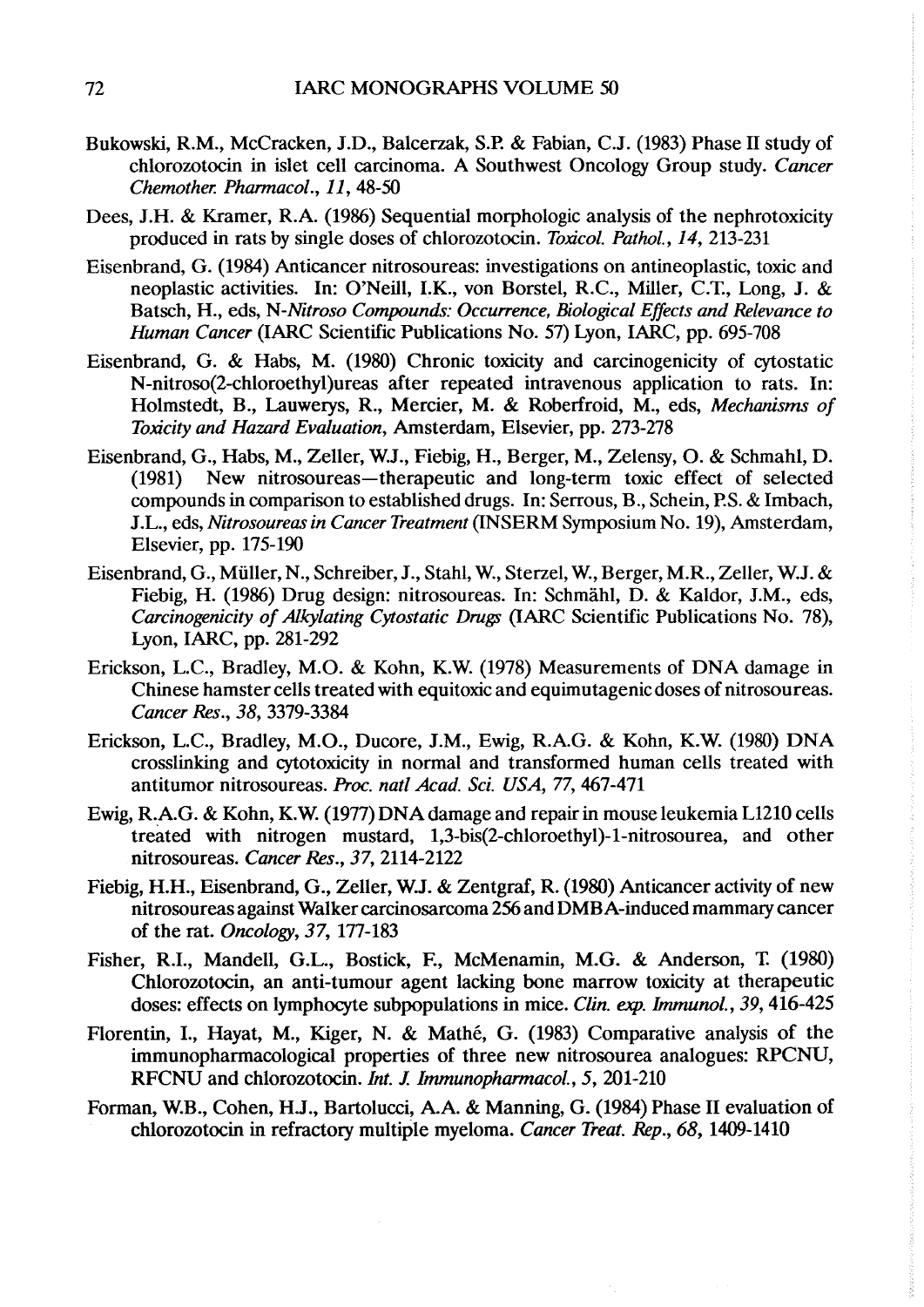- Fox, P.A., Panasci, L.C. & Schein, P.S. (1977) Biological and biochemical properties of 1-(2-chloroethyl)-3-(ß-D-glucopyrnosyl)-I-nitrosourea (NSC D 254157), a nitrosourea with reduced bone marrow toxicity. Cancer Res., 37, 783-787
- Franza, B.R., Jr, Oeschger, N.S., Oeschger, M.P. & Schein, P.S. (1980) Mutagenic activity of nitrosourea antitumor agents. J. natl Cancer Inst., 65, 149-154
- Gastrointestinal Thmor Study Group (1985) Phase II trials of maytansine, low-dose chlorozotocin, and high-dose chlorozotocin as single agents against advanced measurable adenocarcinoma of the pancreas. Cancer Treat. Rep., 69, 417-420
- Gralla, E.J., Fleischman, R.W. & Luthra, Y.K. (1979) Toxicology studies in mice, beagle dogs and rhesus monkeys given chlorozotocin (NSC 178,248). Toxicology, 12, 31-40
- Haas, C.D., Stephens, R.L., Bukowski, R.M., Studkey, WJ., McCracken, J.D., Gagliano, R.G., Lehane, D.E. & Pugh, R.P. (1983) High-dose chlorozotocin in lung cancer: a Southwest Oncology Group phase II study. Cancer Treat. Rep., 67, 705-707
- Habs, M., Eisenbrand, G. & Schmahl, D. (1979) Carcinogenic activity in Sprague-Dawley rats of 2-(3-(2-chloroethyl)-3-nitrosoureido )-D-glucopyranose (chlorozotocin). Cancer Lett., 8, 133-137
- Hoth, D., Woolley, P., Green, D., MacDonald, J. & Schein, P. (1978) Phase l studies on chlorozotocin. Am. J. clin. Oncol., 23, 712-722
- Johnston, T.P. & Montgomery, J.A. (1986) Relationship of structure to anticancer activity and toxicity of the nitrosoureas in animal systems. Cancer Treat. Rep., 70, 13-30
- Johnston, T.P., McCaleb, G.S. & Montgomery, J.A. (1975) Synthesis of chlorozotocin, the 2-chloroethyl analog of the anticancer antibiotic streptozotocin. J. med. Chem., 18, 104-106
- Kortselius, M.J.H. (1978) Mutagenicity of BCNU and related chloroethylnitrosoureas in Drosophila. Mutat. Res., 57, 297-305
- Kovach, J.S., Moertel, C.G., Schutt, A.J., Frytak, S., O'Connell, M.J., Rubin, J. & Ingle, J.N. (1979) A phase 1 study of chlorozotocin (NSC 178248). Cancer, 43, 2189-21%
- Kramer, R.A., Boyd, M.R. & Dees, J.H. (1986) Comparative nephrotoxicity of 1-(2-chloroethyl)-3-(trans-4-methylcyclohexyl)-1-nitrosourea (MeCCNU) and chlorozotocin: functional-structural correlations in the Fischer 344 rat. Toxicol. appl. Pharmacol., 82, 540-550
- Levin, V.A., Byrd, D., Campbell, J., Giannini, D.D., Borcich, J.K. & Davis, R.L. (1985) Central nervous system toxicity and cerebrospinal fluid pharmacokinetics of intraventricular 3-[(4-amino-2-methyl-5-pyrimidinyl)ethyl]-1-(2-chloroethyl)-1-nitrosourea and other nitrosoureas in beagles. Cancer Res., 45, 3803-3809
- Lown, J.W. & McLaughlin, L.W (1979) Nitrosourea-induced DNA single-strand breaks. Biochem. Pharmacol., 28, 1631-1638
- Macdonald, J.S., Hoth, D. & Schein, P.S. (1980) Preclinical and clinical studies on chlorozotocin, a new nitrosourea with decreased bone marrow toxicity. Recent Results Caner Res., 70, 83-89
- Montgomery, J.A., Janes, R., McCaleb, G.S., Kirk, M.C. & Johnston, T.P. (1975) Decomposition of  $N$ -(2-chloroethyl)- $N$ -nitrosoureas in aqueous media. J. med. Chem., 18, 568-571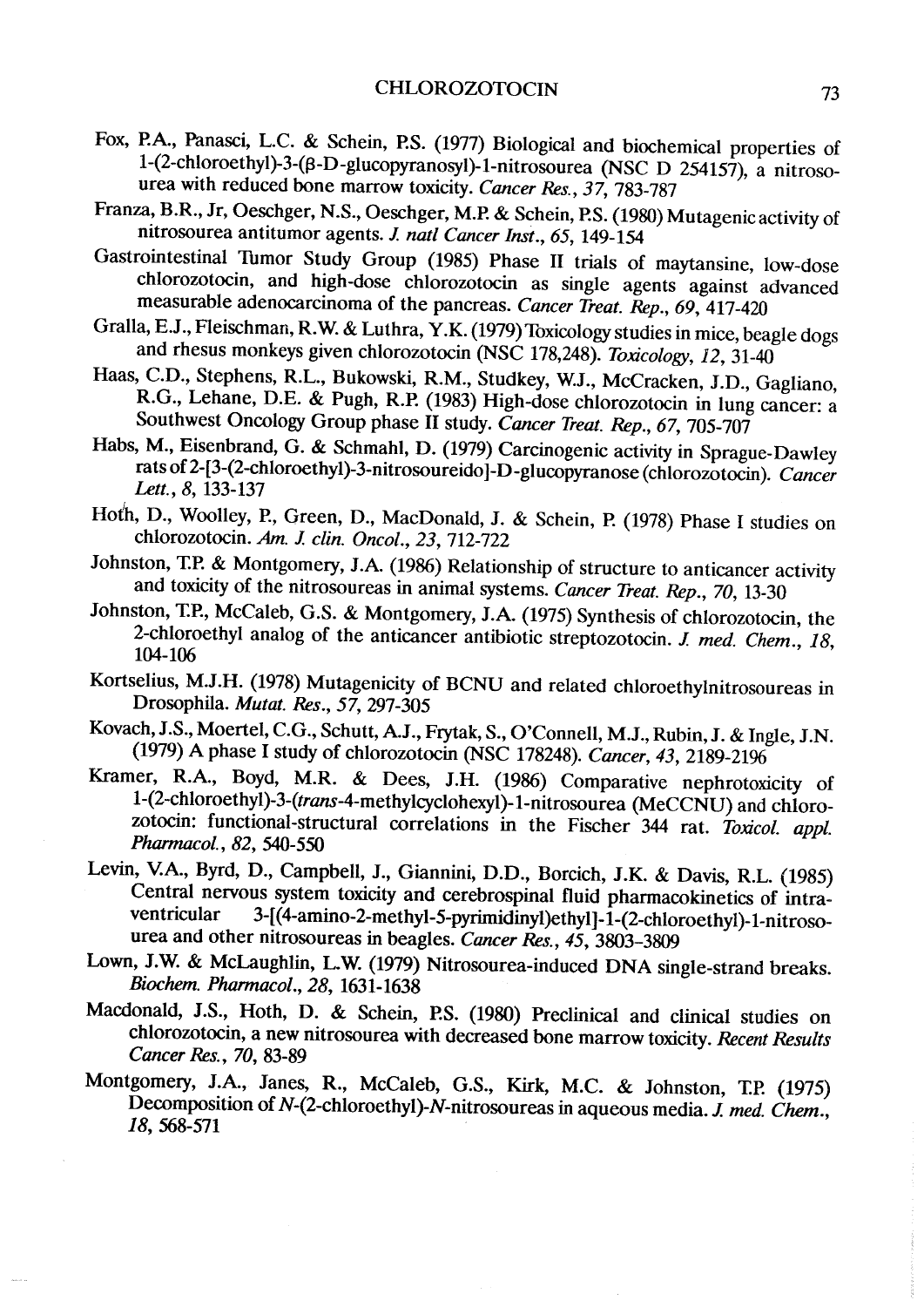- National Cancer Institute (1988) National Cancer Institute Investigational Drugs, Pharmaceutical Data 1988, Bethesda, MD
- Panasci, L.C., Green, D.C. & Schein, P.S. (1979) Chlorozotocin. Mechanism of reduced bone marrow toxicity in mice. J. clin. Invest., 64, 1103-1111
- Reynolds, J.E.F., ed. (1989) Martindale. The Extra Pharmacopoeia, 29th ed., London, The Pharmaceutical Press, p. 607
- Samson, M.K., Baker, L.H., Cummings, G., Talley, R.W., McDonald, B. & Bhathena, D.B. (1982) Clinical trial of chlorozotocin, DTIC, and Dactinomycin in metastatic malignant melanoma. Caner Treat. Rep., 66, 371-373
- Schein, P.S., Panasci, L., Woolley, P.V. & Anderson, T. (1976) Pharmacology of chlorozotocin (NSC-178248), a new nitrosourea antitumor agent. Caner Treal. Rep., 60, 801-805
- Schutt, A.J., Hoth, D., Moertel, C.G., Schein, P.S., Rubin, J. & O'Connel, M.J. (1984) A phase II study of chlorozotocin in advanced large bowel carcinoma. A cooperative study between two institutions. Am. J. clin. Oncol., 7, 507-511
- Siddiqui, K.M., Alexander, J.A. & Struck, R.E (1988) Induction of sister-chromatid exchanges in L1210 leukemia cells by new antitumor 2-haloethyl(methylsulfonyl) methanesulfonate compounds. Mutat. Res., 207, 179-183
- Siebert, D. & Eisenbrand, G. (1977) Genetic effects of some new bifunctional and water-soluble analogs of the anti-cancer agent 1,3-bis(2-chloroethyl)-1-nitrosourea (BCNU) in Saccharomyces cerevisiae. Mutat. Res., 42, 45-50
- Smith, EP., Rustgi, V:K., Schertz, G., Woolley, P.V: & Schein, ES. (1982) Phase II study of 5-FU, doxorubicin, and mitomycin (FAM) and chlorozotocin in advanced measurable pancreatic cancer. Cancer Treat. Rep., 66, 2095-2096
- Suling, W.L., Rice, L.S. & Shannon, W.M. (1983) Increased mutagenicity of chloroethylnitrosoureas in the presence of a rat liver S9 microsome mixture. J. natl Cancer Inst., 70, 767-769
- Tew, K.D., Sudhakar, S., Schein, P.S. & Smulson, M.E. (1978) Binding of chlorozotocin and 1-(2-chloroethyl)-3-cyclohexyl-1-nitrosourea to chromatin and nucleosomal fractions of HeLa cells. Cancer Res., 38, 3371-3378
- Tobey, R.A., Oka, M.S. & Crissman, H.A. (1975) Differential effects of two chemotherapeutic agents, streptozotocin and chlorozotocin on the mammalian cell cycle. Eur. J. Cancer, 11, 433-441
- Tofilon, P.J., Williams, M.E. & Deen, D.F. (1983) Nitrosourea-induced sister chromatid exchanges and correlation to cell survival in 9L rat brain tumor cells. Cancer Res., 43, 473-475
- Vadi, H.V. & Reed, D.J. (1983) Effect of 2-chloroethylnitrosoureas on plasmid DNA including formation of strand breaks and interstrand cross-links. Chem.-biol. Interact., 46,67-84
- Wang, A.L., Tew, K.D., Byme, PJ. & Schein, ES. (1981) Biochemical and pharmacologic properties of nitrosoureas. Caner Treat. Rep., 65 (Suppl. 3), 119-124
- Windholz, M., ed. (1983) The Merck Index, 10th ed., Rahway, NJ, Merck & Co., p. 307
- Yoda, K., Shimizu, M. & Fujimura, S. (1982) Induction of morphological differentiation in cultured mouse neuroblastoma cells by alkylating agents. Carcinogenesis, 3, 1369-1371